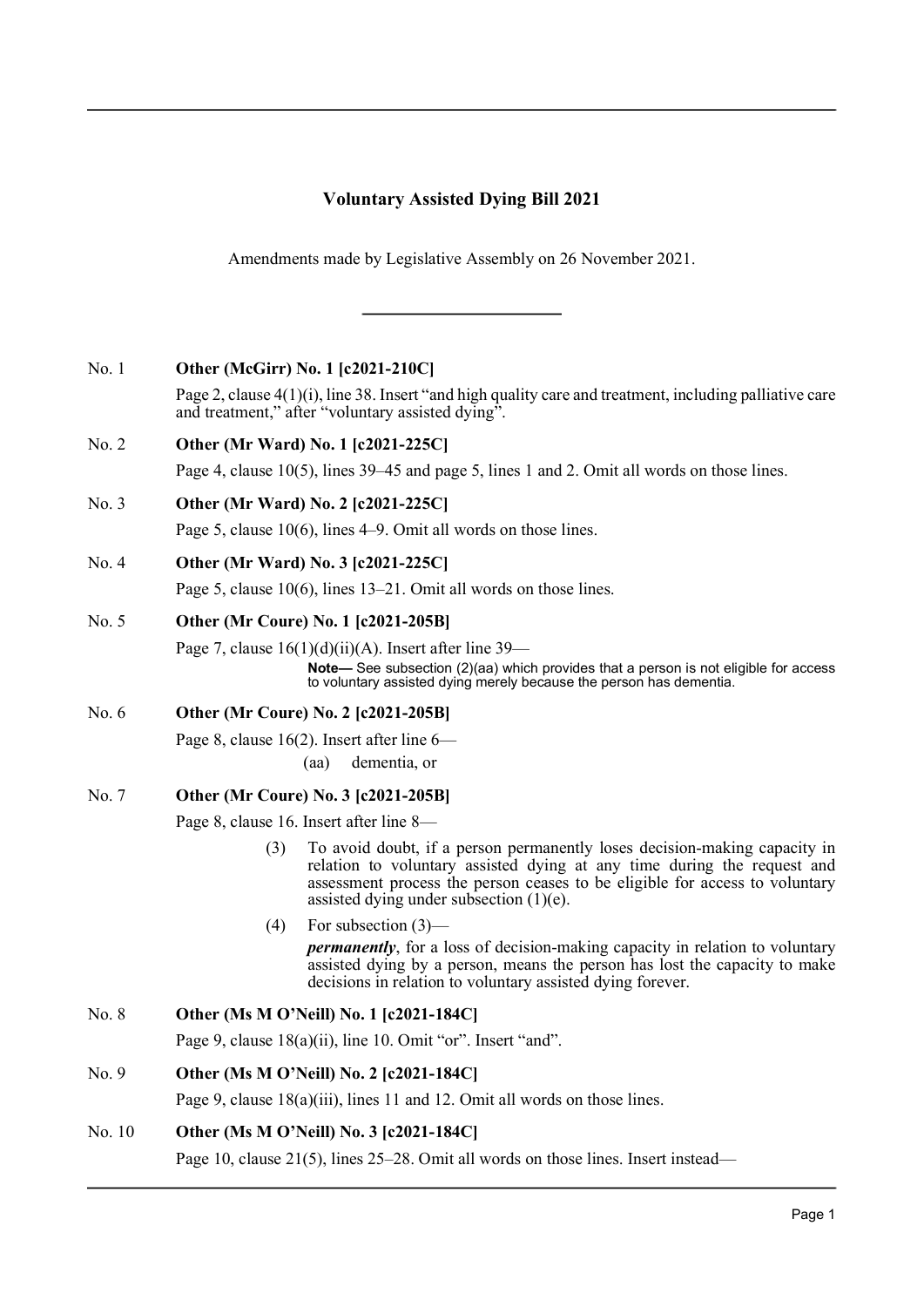immediately after the first request is made, inform the patient the practitioner has decided to refuse the request.

#### No. 11 **Other (Mr Coure) No. 4 [c2021-205B]**

Page 11, clause 26(2). Insert after line 34—

**Note—** See section 186A(2)(a) about guidelines that apply to the referral.

## No. 12 **Other (Mr Coure) No. 5 [c2021-205B]**

Page 12, clause 27(2). Insert after line 32—

**Note—** See section 186A(2)(b) about guidelines that apply to the referral.

#### No. 13 **Other (Stokes) No. 1 [c2021-195C]**

Page 13, clause 28(1). Insert after line 24—

(ia) it is unlawful for a person to apply pressure or duress on the patient to request voluntary assisted dying or to continue the request and assessment process,

**Note—** See section 124 for the relevant offence

#### No. 14 **Other (Stokes) No. 2 [c2021-195C]**

Page 15, clause 30(4). Insert after line 21—

(la) a statement confirming the patient has been advised it is unlawful for a person to apply pressure or duress on the patient to request voluntary assisted dying or to continue the request and assessment process,

**Note—** See section 124 for the relevant offence

(lb) a statement confirming the coordinating practitioner has asked the patient whether the patient has experienced pressure or duress to request access to voluntary assisted dying from a person who is a beneficiary under the patient's will or may otherwise benefit financially or in another material way from the patient's death,

#### No. 15 **Other (Mr Coure) No. 6 [c2021-205B]**

Page 15, clause 30(4). Insert before line 22—

- (lc) a statement confirming the coordinating practitioner has acted in accordance with guidelines under section 186A in relation to the following matters—
	- (i) deciding whether to refer the patient to a specialist under section 26,
	- (ii) deciding whether to refer the patient to a psychiatrist, another registered health practitioner or another person under section 27,

#### No. 16 **Other (Stokes) No. 3 [c2021-195C]**

Page 15, clause 30(4). Insert before line 22—

(ld) a statement confirming the coordinating practitioner has acted in accordance with guidelines under section 186A in determining whether the patient has experienced pressure or duress to request access to voluntary assisted dying,

## No. 17 **Other (Mr Coure) No. 7 [c2021-205B]**

Page 17, clause 37(2). Insert after line 7—

**Note—** See section 186A(2)(a) about guidelines that apply to the referral.

#### No. 18 **Other (Mr Coure) No. 8 [c2021-205B]**

Page 18, clause 38(2). Insert after line 2—

**Note—** See section 186A(2)(b) about guidelines that apply to the referral.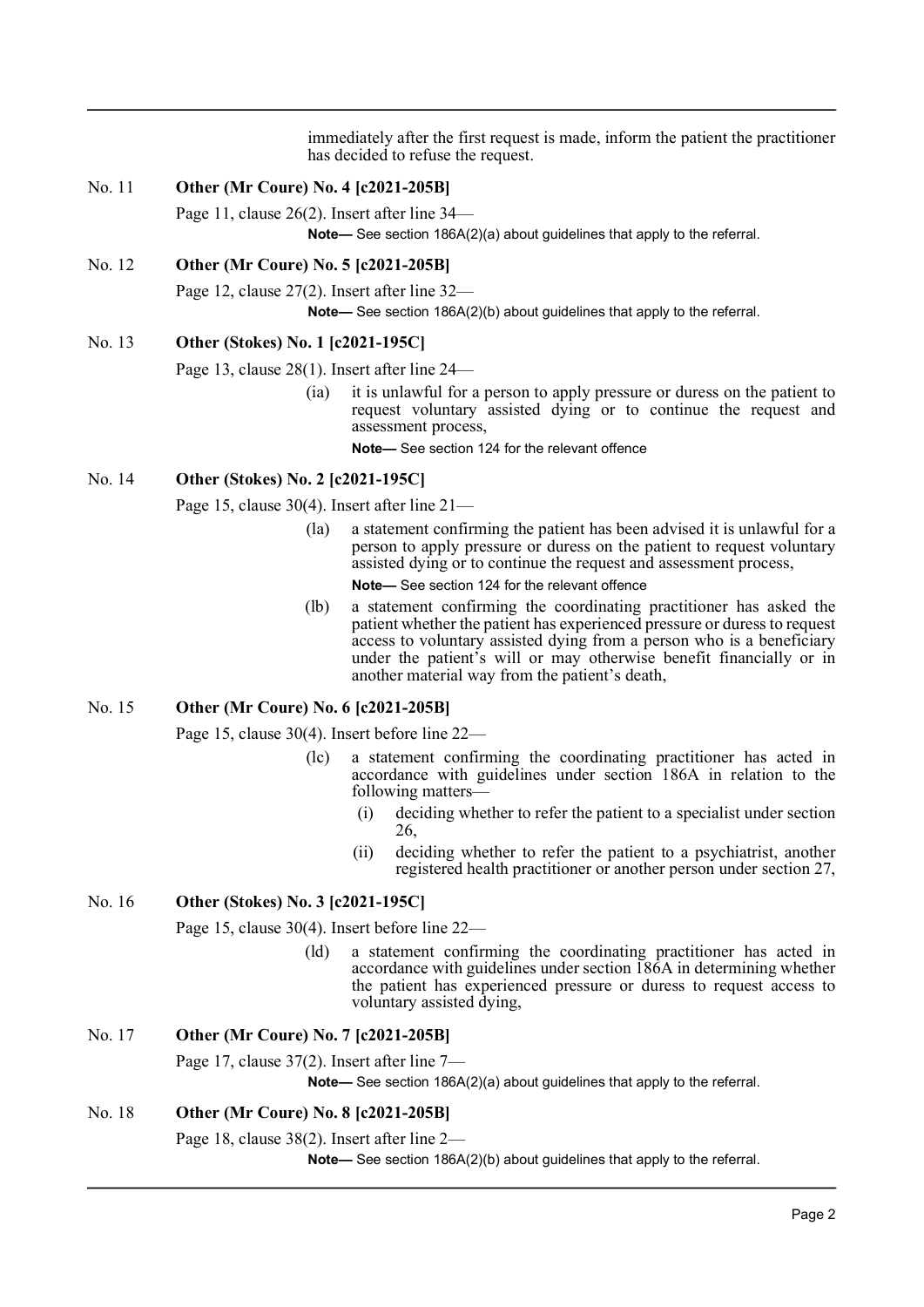# No. 19 **Other (Stokes) No. 4 [c2021-195C]**

Page 19, clause 41(4). Insert after line 18—

- (la) a statement confirming the patient has been advised it is unlawful for a person to apply pressure or duress on the patient to request voluntary assisted dying or to continue the request and assessment process,
	- **Note—** See the *Crimes Act 1900*, section 41C for the relevant offence
- (lb) a statement confirming the practitioner has asked the patient whether the patient has experienced pressure or duress to request access to voluntary assisted dying from a person who is a beneficiary under the patient's will or may otherwise benefit financially or in another material way from the patient's death,

## No. 20 **Other (Mr Coure) No. 9 [c2021-205B]**

Page 19, clause 41(4). Insert before line 19—

- (lc) a statement confirming the consulting practitioner has acted in accordance with guidelines under section 186A in relation to the following matters—
	- (i) deciding whether to refer the patient to a medical practitioner under section 26,
	- (ii) deciding whether to refer the patient to a psychiatrist, another registered health practitioner or another person under section 27,

## No. 21 **Other (Stokes) No. 5 [c2021-195C]**

Page 19, clause 41(4). Insert before line 19—

(ld) a statement confirming the consulting practitioner has acted in accordance with guidelines under section 186A in determining whether the patient has experienced pressure or duress to request access to voluntary assisted dying,

## No. 22 **Other (Mr Henskens) No. 28 [c2021-168O]**

Page 21, clause 49(2)(a), line 36. Insert "reasonable" before "opinion".

## No. 23 **Other (Ms M O'Neill) No. 4 [c2021-184C]**

Page 24, clause 55(a)(iv), line 11. Omit ", or". Insert instead ", and".

#### No. 24 **Other (Ms M O'Neill) No. 5 [c2021-184C]**

Page 24, clause  $55(a)(v)$ , lines 12–15. Omit all words on those lines.

#### No. 25 **Other (Mr Coure) No. 10 [c2021-205B]**

Page 31, clause 67(1)(e), line 9. Omit all words on that line. Insert instead—

#### Act, including—

- (i) that the contact person agrees to comply with guidelines issued by the Health Secretary under section 186A(2)(c), and
- (ii) the requirements under section 129 and the penalties for contravening the requirements,

# No. 26 **Other (Mr Ward) No. 1 [c2021-254F]**

Page 57, clause 123, lines 2–8. Omit all words on those lines.

## No. 27 **Other (Mr Ward) No. 2 [c2021-254F]**

Page 57, clause 124, lines 9–23. Omit all words on those lines.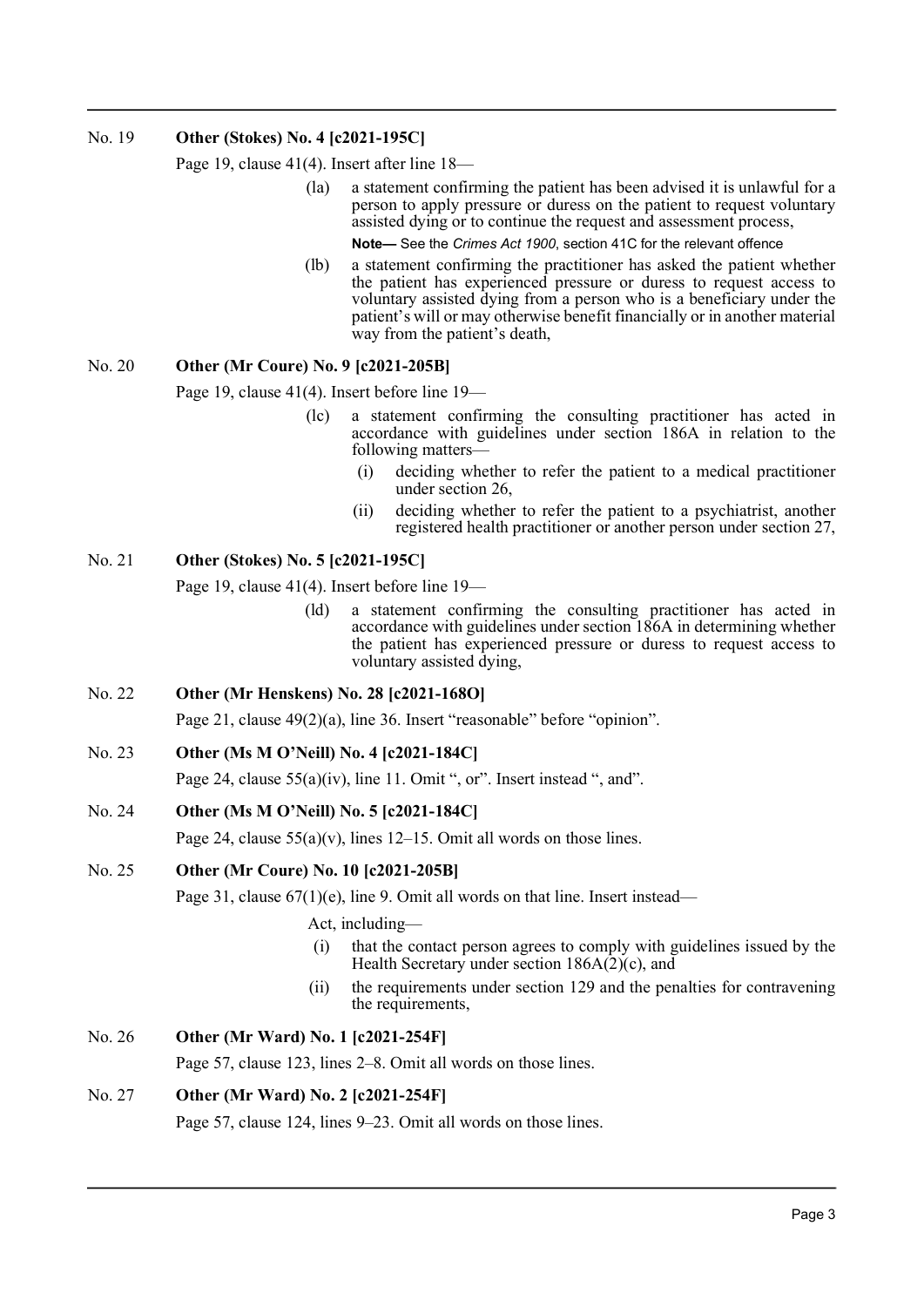| No. 28 | Other (Mr Ward) No. 3 [c2021-254F]                                                                                                                                                                                       |
|--------|--------------------------------------------------------------------------------------------------------------------------------------------------------------------------------------------------------------------------|
|        | Page 57, clause 125, lines 24–28. Omit all words on those lines.                                                                                                                                                         |
| No. 29 | Other (Mr Ward) No. 4 [c2021-254F]                                                                                                                                                                                       |
|        | Page 57, clause 127, lines 36–39. Omit all words on those lines.                                                                                                                                                         |
| No. 30 | Other (Mr Ward) No. 5 [c2021-254F]                                                                                                                                                                                       |
|        | Page 60, clause 134, lines 16–19. Omit all words on those lines.                                                                                                                                                         |
| No. 31 | Other (Mr Ward) No. 6 [c2021-254F]                                                                                                                                                                                       |
|        | Page 60, clause 135, lines 20–31. Omit all words on those lines.                                                                                                                                                         |
| No. 32 | Other (Ms M O'Neill) No. 6 [c2021-184C]                                                                                                                                                                                  |
|        | Page 65, clause 149. Insert after line 29—                                                                                                                                                                               |
|        | The Board must include 2 members who are medical practitioners.<br>(1A)                                                                                                                                                  |
| No. 33 | Other (Williams) No. 1 [c2021-204E]                                                                                                                                                                                      |
|        | Page 74, clause 183. Insert after line 24—                                                                                                                                                                               |
|        | However, a written declaration under section 43 may be signed by electronic<br>(3)<br>means only if-                                                                                                                     |
|        | the patient is not able to physically sign the declaration, and<br>(a)                                                                                                                                                   |
|        | the patient generally uses a digitised signature to sign documents, and<br>(b)                                                                                                                                           |
|        | signing the declaration by electronic means takes the form of the patient<br>(c)<br>signing the declaration by using a digitised signature.                                                                              |
| No. 34 | Other (Williams) No. 2 [c2021-204E]                                                                                                                                                                                      |
|        | Page 75, clause 186, line 20. Insert ", information and other resources" after "training".                                                                                                                               |
| No. 35 | Other (Williams) No. 3 [c2021-204E]                                                                                                                                                                                      |
|        | Page 75, clause 186, line 21. Insert ", information and other resources" after "training".                                                                                                                               |
| No. 36 | Other (Ms M O'Neill) No. 7 [c2021-184C]                                                                                                                                                                                  |
|        | Page 75, clause 186(a), line 22. Omit ", registered nurses".                                                                                                                                                             |
| No. 37 | Other (Ms M O'Neill) No. 8 [c2021-184C]                                                                                                                                                                                  |
|        | Page 75, clause 186(a), lines $25-26$ . Omit all words on those lines.                                                                                                                                                   |
| No. 38 | Other (Stokes) No. 6 [c2021-195C]                                                                                                                                                                                        |
|        | Page 75, clause 186(c), line 28. Insert ", including elder abuse and abuse of other vulnerable<br>persons" after "duress".                                                                                               |
| No. 39 | Other (Williams) No. 4 [c2021-204E]                                                                                                                                                                                      |
|        | Page 75, clause 186. Insert after line 29—                                                                                                                                                                               |
|        | matters that will help coordinating practitioners and consulting<br>(ca)<br>practitioners comply with the practitioners' obligations under this Act<br>to provide information to patients about palliative care options, |
| No. 40 | Other (Mr Coure) No. 11 [c2021-205B]                                                                                                                                                                                     |
|        | Page 75. Insert after line 30—                                                                                                                                                                                           |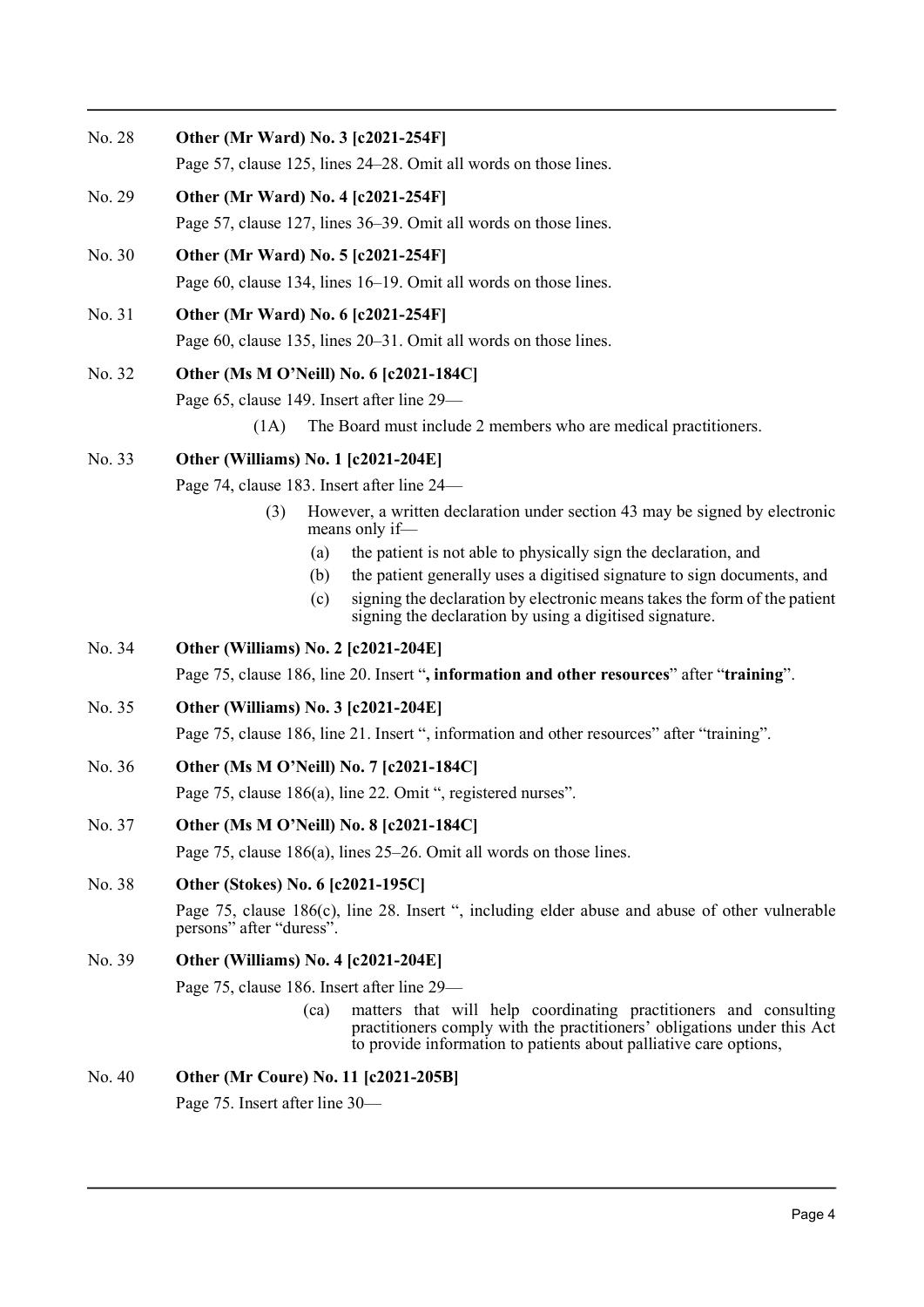#### **186A Guidelines**

- (1) The Health Secretary may issue guidelines to provide guidance about the request and assessment process.
- (2) Without limiting subsection (1), the Health Secretary must issue guidelines about—
	- (a) the referral by coordinating practitioners and consulting practitioners of patients to medical practitioners under sections 26 and 37, and
	- (b) the referral by coordinating practitioners and consulting practitioners of patients to psychiatrists, other registered health practitioners and other persons under sections 27 and 38, and
	- (c) the functions and conduct of contact persons.

#### No. 41 **Other (Stokes) No. 7 [c2021-195C]**

Page 75. Insert after proposed section  $186A(2)(b)$  inserted by amendment no 11 on sheet  $c2021 - 205B$ 

> (ba) how coordinating practitioners and consulting practitioners may determine whether patients have experienced pressure or duress to request access to voluntary assisted dying, and

#### No. 42 **Other (Williams) No. 5 [c2021-204E]**

Page 75, clause 188(1)(b)(ii), line 40. Insert ", other than by receiving reasonable fees for the provision of services as the interpreter for the patient" after "patient".

## No. 43 **Other (Mr Ward) No. 7 [c2021-254F]**

Page 77. Insert after line 17—

# **1A.1A Crimes Act 1900 No 40**

#### **Sections 41B—41E**

Insert after section 41A—

#### **41B Unauthorised administration of prescribed substance**

- (1) A person commits a crime if—
	- (a) the person (the *first person*) administers a prescribed substance to another person, and
	- (b) the first person is not authorised by the *Voluntary Assisted Dying Act 2021*, section 60(6) to administer the prescribed substance to the other person.

Maximum penalty—imprisonment for life.

(2) In this section *prescribed substance* has the same meaning as in the *Voluntary Assisted Dying Act 2021*.

#### **41C Inducing another person to request or access voluntary assisted dying**

- (1) A person commits a crime if the person, by dishonesty or pressure or duress induces another person—
	- (a) to make a request for access to voluntary assisted dying, or
	- (b) to access voluntary assisted dying.

Maximum penalty—imprisonment for 7 years.

(2) In this section—